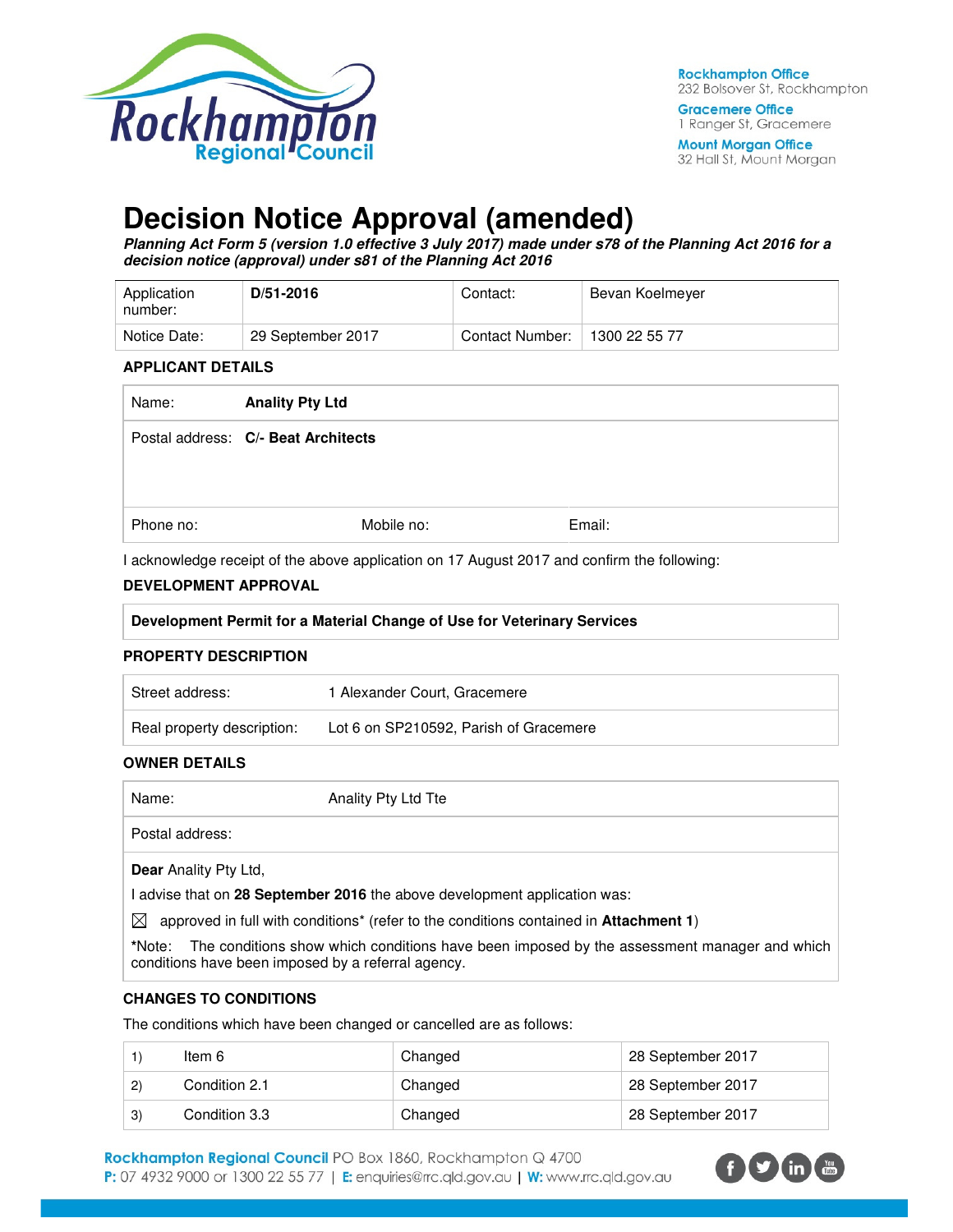## **1. DETAILS OF THE APPROVAL**

|                                                                                                                                                                            | <b>Development</b><br><b>Permit</b> | Preliminary<br>Approval |
|----------------------------------------------------------------------------------------------------------------------------------------------------------------------------|-------------------------------------|-------------------------|
| Development assessable under the planning scheme, a temporary local<br>planning instrument, a master plan or a preliminary approval which<br>includes a variation approval | $\boxtimes$                         |                         |

## **2. CONDITIONS**

This approval is subject to the conditions in Attachment 1.

#### **3. FURTHER DEVELOPMENT PERMITS REQUIRED**

Please be advised that the following development permits are required to be obtained before the development can be carried out:

| Type of development permit required | Subject of the required development permit |  |
|-------------------------------------|--------------------------------------------|--|
| <b>Operational Works</b>            | Road Works                                 |  |
|                                     | <b>Access and Parking Works</b>            |  |
|                                     | Stormwater Works                           |  |
|                                     | Roof and Allotment Drainage Works          |  |
| <b>Building Works</b>               |                                            |  |
| Plumbing and Drainage Works         |                                            |  |
| 4.<br><b>SUBMISSIONS</b>            | <b>NIL</b>                                 |  |

## **5. REFERRAL AGENCIES** NIL

## **6. THE APPROVED PLANS**

#### **The approved development must be completed and maintained generally in accordance with the approved drawings and documents:**

| <b>Plan/Document Name</b>                     | Plan Number          | Dated            |
|-----------------------------------------------|----------------------|------------------|
| Site Plan                                     | WD.201 / Rev. 2      | 7 April 2017     |
| Proposed Floor Plan                           | WD.202 / Rev. 2      | 7 April 2017     |
| Roof Plan                                     | WD.203 / Rev. 2      | 7 April 2017     |
| Sections                                      | WD.301 / Rev. 2      | 7 April 2017     |
| <b>Elevations Plan</b>                        | WD.401 / Rev. 2      | 7 April 2017     |
| 3D Views Plan                                 | WD.901 / Rev. 2      | 7 April 2017     |
| Stormwater Drainage Plan                      | K3582, P002, Issue A | 23 March 2016    |
| Sediment and Erosion Control Plan and Details | K3582, P003, Issue A | 23 March 2016    |
| Conceptual Stormwater Management Plan         | K3582-0002/A         | 18 April 2016    |
| Landscape Planting Plan                       | 874-LP01, Rev. A     | <b>June 2017</b> |
| Landscape Details                             | 874-LP02, Rev. A     | June 2017        |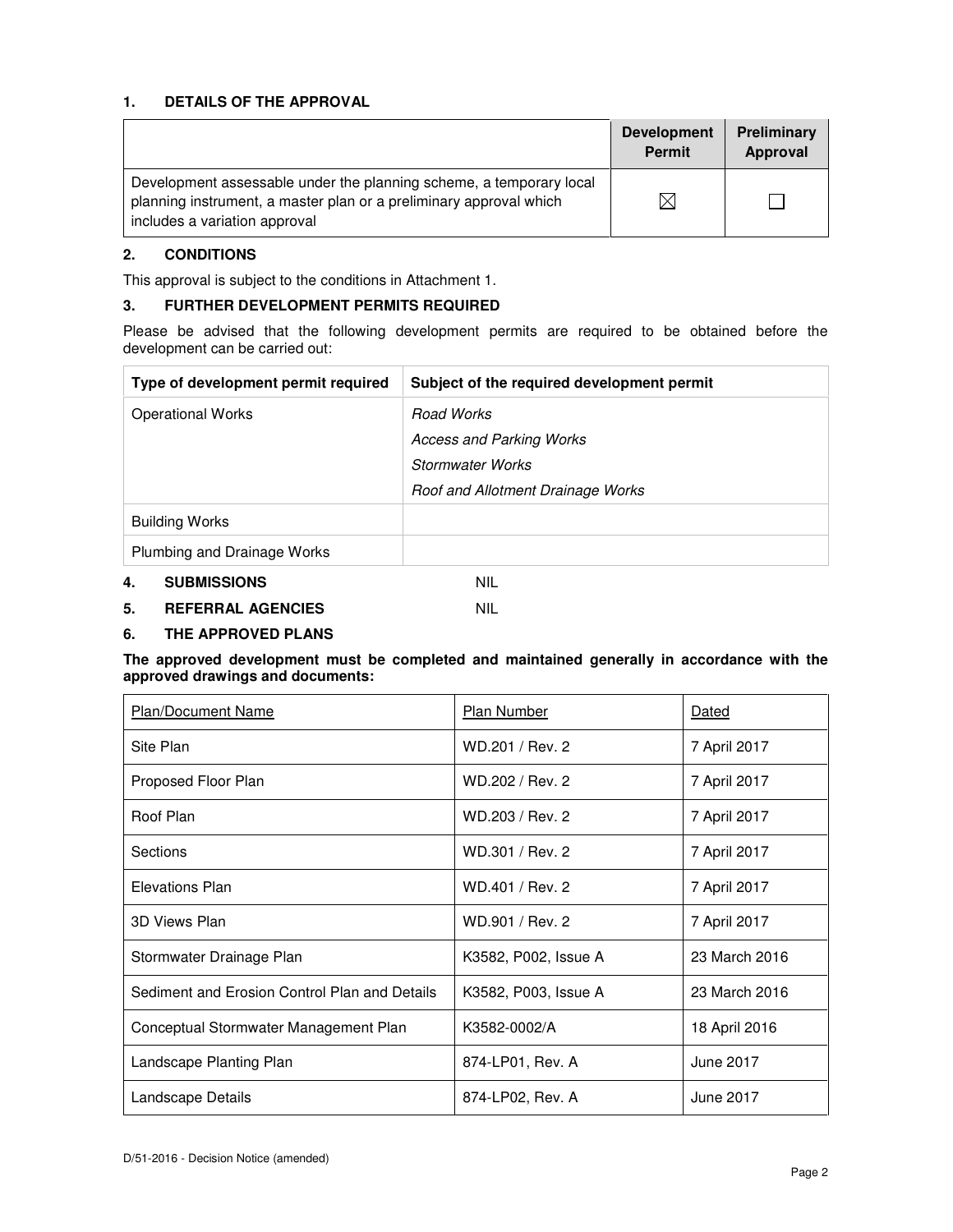## **7. CURRENCY PERIOD FOR THE APPROVAL (S.296)**

In accordance with Section 299 of the Planning Act 2016, the currency period for this approval remains unchanged. Therefore, Section 341 of the Sustainable Planning Act 2009 applies to the development approval and the relevant period mentioned in this section of the Sustainable Planning Act 2009 is taken to be the currency period.

## **8. STATEMENT OF REASONS**

| <b>Description of the</b>   | The proposed development is for a Material Change of Use for Veterinary                                                                                                                                                                                                      |
|-----------------------------|------------------------------------------------------------------------------------------------------------------------------------------------------------------------------------------------------------------------------------------------------------------------------|
| development                 | <b>Services</b>                                                                                                                                                                                                                                                              |
| <b>Reasons for decision</b> | The request for a minor change to D/51-2016 does not compromise the intent<br>of the Rockhampton Region Planning Scheme 2015. Furthermore, the request<br>meets the requirements of the assessment benchmarks as prescribed under<br>section 81(2) of the Planning Act 2016. |

#### **9. RIGHTS OF APPEAL**

The rights of an applicant to appeal to a tribunal or the Planning and Environment Court against a decision about a development application are set out in chapter 6, part 1 of the Planning Act 2016. For particular applications, there may also be a right to make an application for a declaration by a tribunal (see chapter 6, part 2 of the Planning Act 2016).

#### Appeal by an applicant

An applicant for a development application may appeal to the Planning and Environment Court against the following:

- the refusal of all or part of the development application
- a provision of the development approval
- the decision to give a preliminary approval when a development permit was applied for
- a deemed refusal of the development application.

An applicant may also have a right to appeal to the Development tribunal. For more information, see schedule 1 of the Planning Act 2016.

The timeframes for starting an appeal in the Planning and Environment Court are set out in section 229 of the Planning Act 2016.

**Attachment 2** is an extract from the Planning Act 2016 that sets down the applicant's appeal rights and the appeal rights of a submitter.

#### **10. WHEN THE DEVELOPMENT APPROVAL TAKES EFFECT**

This development approval takes effect:

From the time the decision notice is given – if there is no submitter and the applicant does not appeal the decision to the court.

Or

When the submitter's appeal period ends – if there is a submitter and the applicant does not appeal the decision to the court.

Or

Subject to the decision of the court, when the appeal is finally decided  $-$  if an appeal is made to the court.

This approval will lapse unless substantially commenced within the above stated relevant periods (refer to sections 85 of Planning Act 2016 for further details).

#### **11. ORIGINAL DECISION ASSESSMENT MANAGER**

| Name: | Tarnya Fitzgibbon<br><b>COORDINATOR</b> | Date: 14 September 2016 |
|-------|-----------------------------------------|-------------------------|
|       | <b>DEVELOPMENT ASSESSMENT</b>           |                         |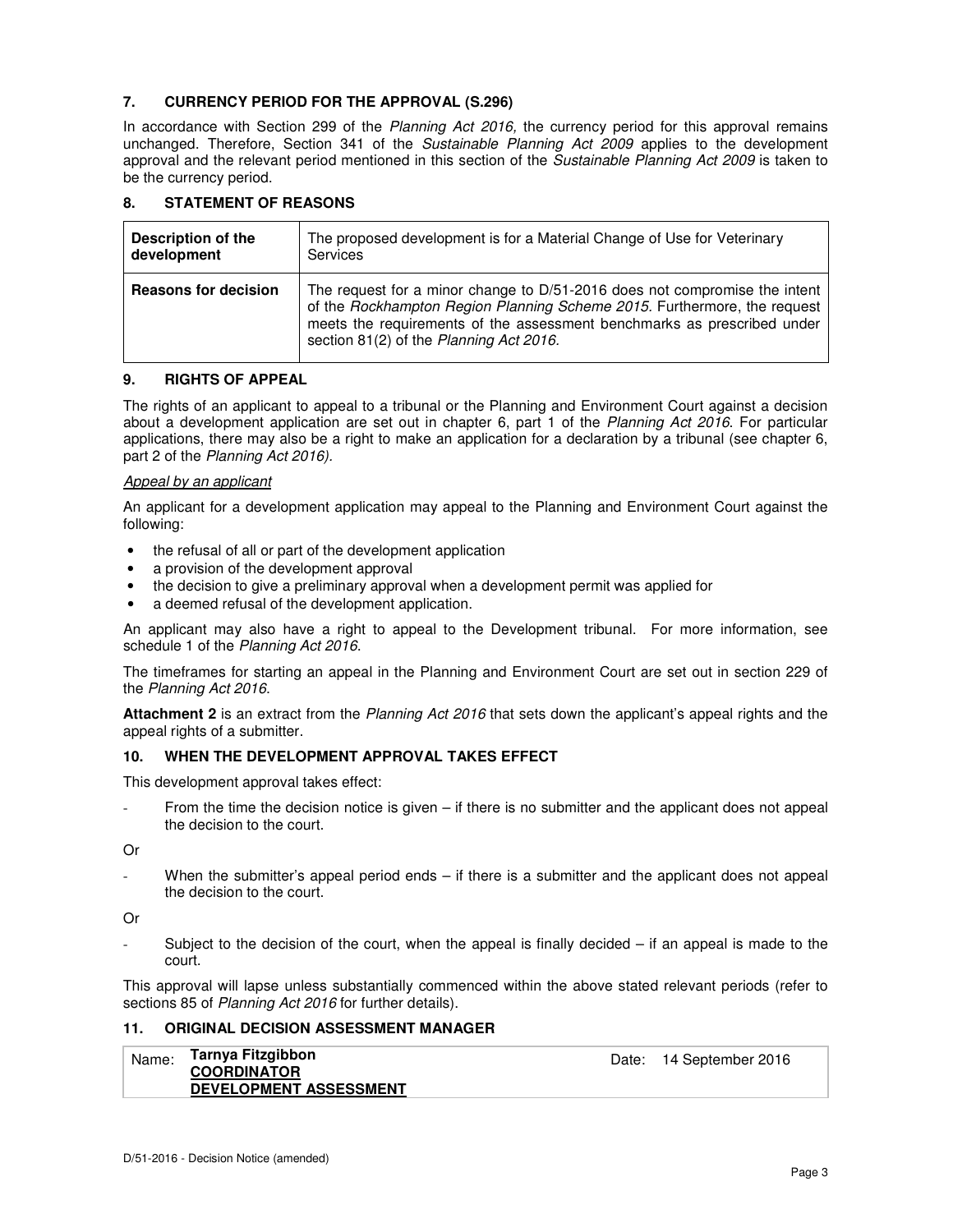#### **12. ASSESSMENT MANAGER**

| Name: | Tarnya Fitzgibbon<br><b>COORDINATOR</b> | Signature: | Date: 29 September 2017 |
|-------|-----------------------------------------|------------|-------------------------|
|       | <b>DEVELOPMENT ASSESSMENT</b>           |            |                         |

**Attachment 1 – Conditions of the approval** 

**Part 1 – Conditions imposed by the assessment manager [Note: where a condition is imposed about** infrastructure under Chapter 4 of the Planning Act 2016, the relevant provision of the Act under which this condition was imposed must be specified.]

**Attachment 2—Extract on appeal rights**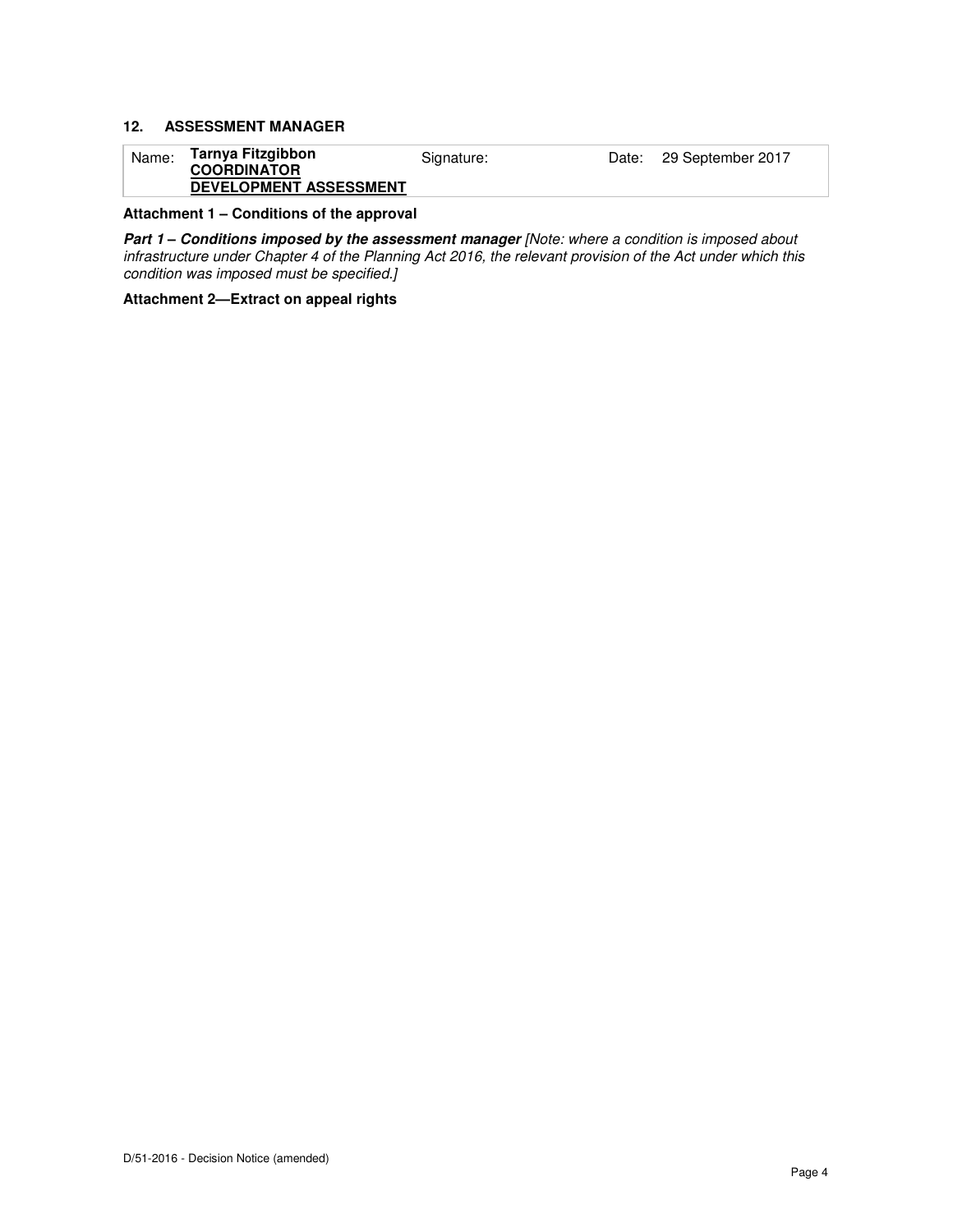

## **Attachment 1 – Part 1**

## **Rockhampton Regional Council Conditions**

PLANNING ACT 2016

## **ADMINISTRATION**

- 1.1 The Developer and his employee, agent, contractor or invitee is responsible for ensuring compliance with the conditions of this development approval.
- 1.2 Where these Conditions refer to "Council" in relation to requiring Council to approve or to be satisfied as to any matter, or conferring on the Council a function, power or discretion, that role may be fulfilled in whole or in part by a delegate appointed for that purpose by the Council.
- 1.3 All conditions of this approval must be undertaken and completed to the satisfaction of Council, at no cost to Council.
- 1.4 All conditions, works, or requirements of this approval must be undertaken and completed prior to the commencement of the use, unless otherwise stated.
- 1.5 Infrastructure requirements of this development approval must be contributed to the relevant authorities, where applicable, at no cost to Council, prior to the commencement of the use, unless otherwise stated.
- 1.6 The following further Development Permits must be obtained prior to the commencement of any works associated with their purposes:
	- 1.6.1 Operational Works:
		- (i) Road Works;
		- (ii) Access and Parking Works;
		- (iii) Stormwater Works; and
		- (iv) Roof and Allotment Drainage Works;
	- 1.6.2 Plumbing and Drainage Works; and
	- 1.6.3 Building Works.
- 1.7 All Development Permits for Operational Works and Plumbing and Drainage Works must be obtained prior to the issue of a Development Permit for Building Works.
- 1.8 All works must be designed, constructed and maintained in accordance with the relevant Council policies, guidelines and standards, unless otherwise stated.
- 1.9 All engineering drawings/specifications, design and construction works must comply with the requirements of the relevant Australian Standards and must be approved, supervised and certified by a Registered Professional Engineer of Queensland.

## 2.0 APPROVED PLANS AND DOCUMENTS

2.1 The approved development must be completed and maintained generally in accordance with the approved plans and documents, except where amended by the conditions of this permit:

| <b>Plan/Document Name</b> | Plan Number     | Dated        |
|---------------------------|-----------------|--------------|
| Site Plan                 | WD.201 / Rev. 2 | 7 April 2017 |
| Proposed Floor Plan       | WD.202 / Rev. 2 | 7 April 2017 |
| Roof Plan                 | WD.203 / Rev. 2 | 7 April 2017 |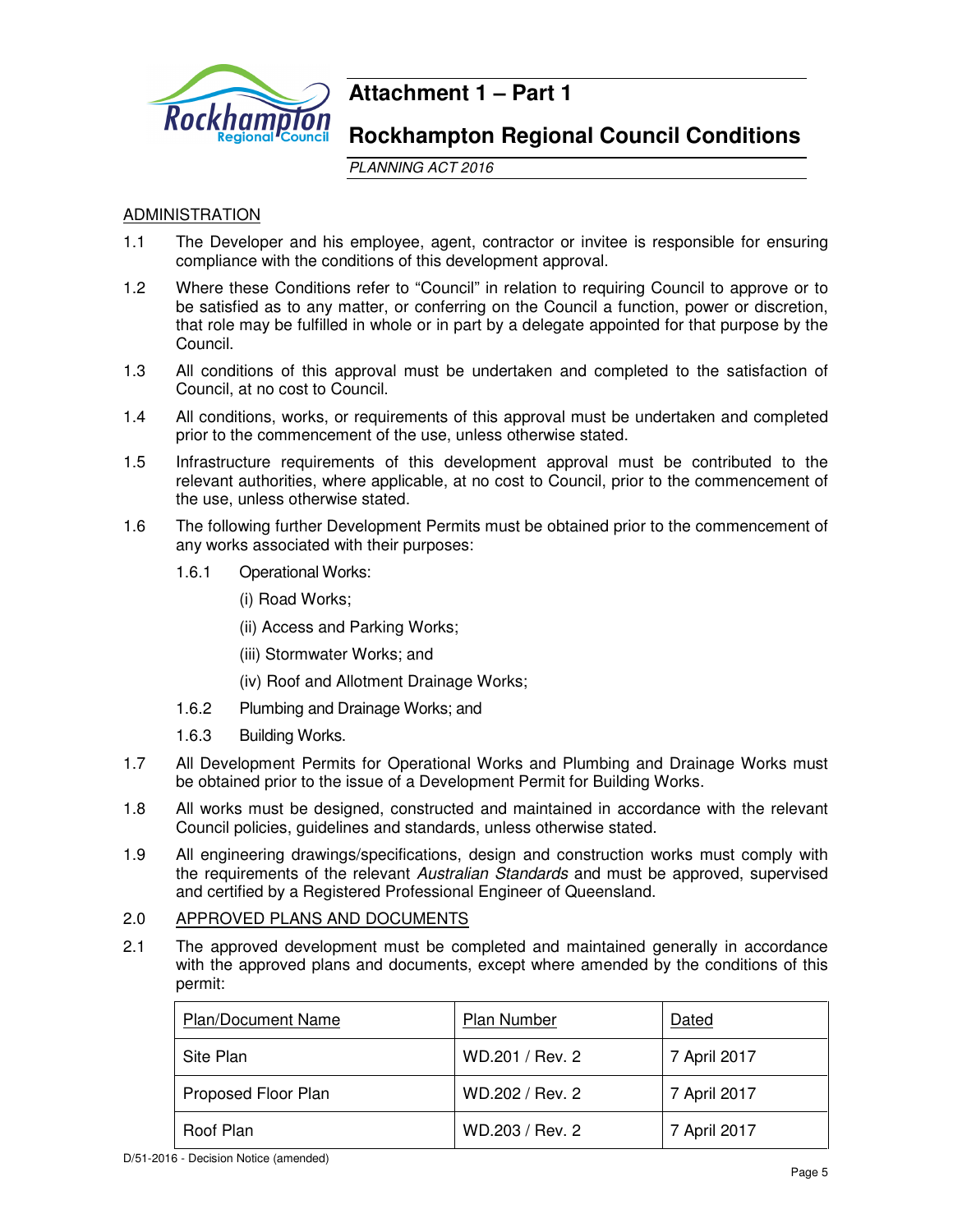| Sections                                         | WD.301 / Rev. 2      | 7 April 2017  |
|--------------------------------------------------|----------------------|---------------|
| Elevations                                       | WD.401 / Rev. 2      | 7 April 2017  |
| 3D Views                                         | WD.901 / Rev. 2      | 7 April 2017  |
| Stormwater Drainage Plan                         | K3582, P002, Issue A | 23 March 2016 |
| Sediment and Erosion Control Plan<br>and Details | K3582, P003, Issue A | 23 March 2016 |
| Conceptual Stormwater<br>Management Plan         | K3582-0002/A         | 18 April 2016 |
| Landscape Planting Plan                          | 874-LP01, Rev. A     | June 2017     |
| Landscape Details                                | 874-LP02, Rev. A     | June 2017     |

- 2.2 Where there is any conflict between the conditions of this approval and the details shown on the approved plans and documents, the conditions of approval must prevail.
- 2.3 Where conditions require the above plans or documents to be amended, the revised document(s) must be submitted for endorsement by Council prior to the submission of a Development Application for Operational Works.
- 3.0 ROAD WORKS
- 3.1 A Development Permit for Operational Works (road works) must be obtained prior to the commencement of any road works on for the development site.
- 3.2 All road works must be designed and constructed in accordance with the approved plans (refer to condition 2.1), Capricorn Municipal Development Guidelines, relevant Australian Standards and the provisions of a Development Permit for Operational Works (road works).
- 3.3 A concrete pathway with a minimum width of 1.2 metres, must be constructed on the northern side of Alexander Court for the full frontage of the development site. The pathway must be extended along the Old Capricorn Highway and Alexander Court junction up to where an access ramp is to be provided.
- 3.4 All pathways and access ramps must be designed and constructed in accordance with Australian Standard AS1428 "Design for access and mobility".
- 3.5 All pathways must incorporate kerb ramps at all road crossing points.
- 4.0 ACCESS AND PARKING WORKS
- 4.1 A Development Permit for Operational Works (access and parking works) must be obtained prior to the commencement of any access and parking works on the site.
- 4.2 All works must be designed and constructed in accordance with the approved plans (refer to condition 2.1), Capricorn Municipal Development Guidelines, Australian Standard AS2890 "Parking Facilities" and the provisions of a Development Permit for Operational Works (access and parking works).
- 4.3 All parking spaces, access driveway(s), pedestrian pathway and vehicular manoeuvring areas associated with this proposed development must be concrete paved or sealed.
- 4.4 Universal access parking spaces must be provided in accordance with Australian Standard AS2890.6 "Parking Facilities - Off-Street parking for people with disabilities".
- 4.5 All internal pedestrian pathways must be designed and constructed in accordance with Australian Standard AS1428 "Design for Access and Mobility".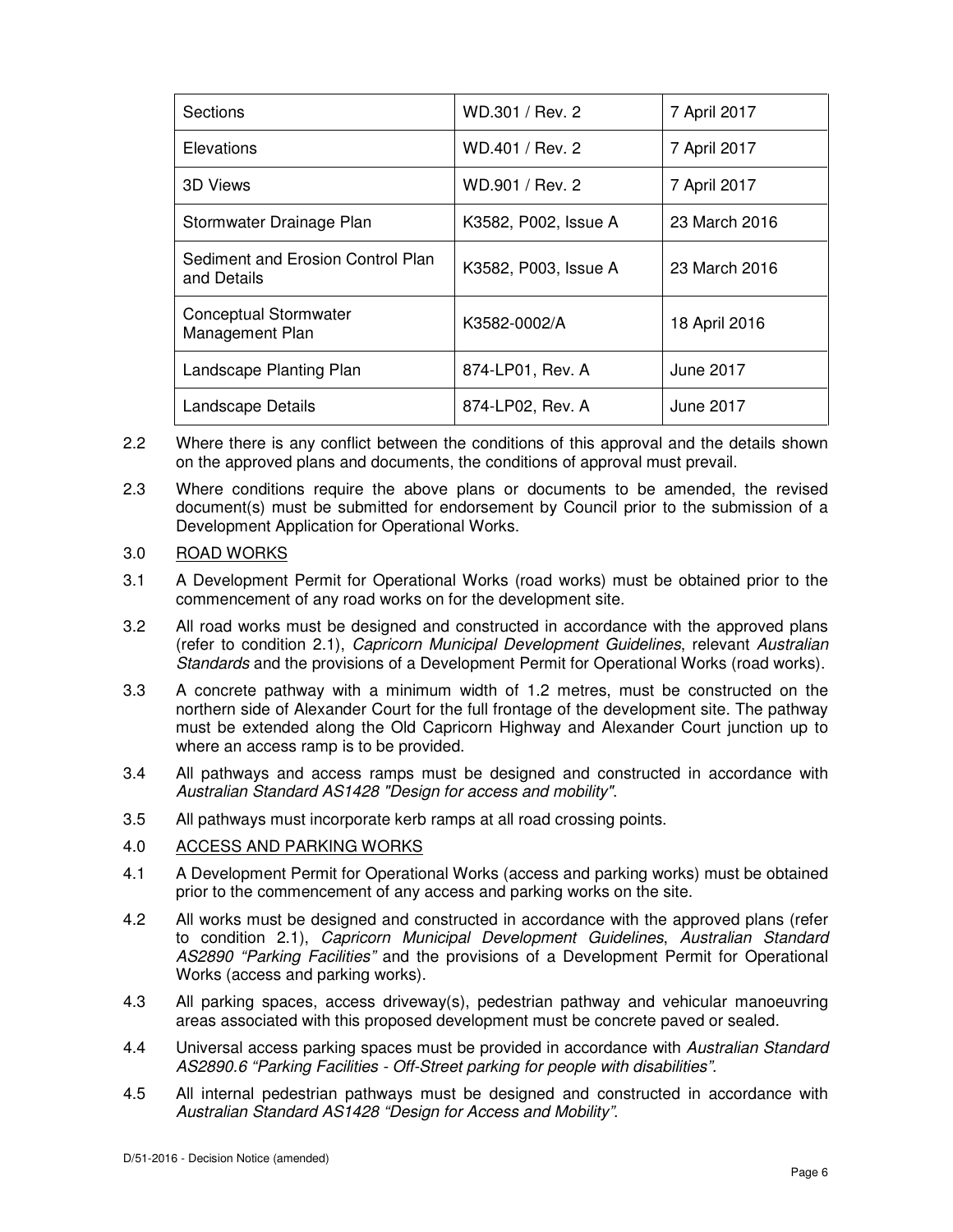- 4.6 Parking spaces must be line-marked as shown in the Site Plan (refer to condition 2.1) and in accordance with the Australian Standard AS2890 "Parking facilities" and the provisions of a Development Permit for Operational Works (access and parking works).
- 4.7 Any application for a Development Permit for Operational Works (access and parking works) must be accompanied by detailed and scaled plans, which demonstrate the turning movements/swept paths of the largest vehicle to access the development site.

## 5.0 PLUMBING AND DRAINAGE WORKS

- 5.1 All internal plumbing and drainage works must be designed and constructed in accordance with the approved plans (refer to condition 2.1), Capricorn Municipal Development Guidelines, Water Supply (Safety and Reliability) Act, Plumbing and Drainage Act, Council's Plumbing and Drainage Policies and the provisions of a Development Permit for Plumbing and Drainage Works.
- 5.2 The development must be connected to Council's reticulated sewerage and water networks.
- 5.3 The existing sewerage and water connection point(s) must be retained, and upgraded if necessary, to service the development.
- 5.4 Sewer connection and water meter box located within trafficable areas must be raised or lowered to suit the finished surface levels and must be provided with heavy duty trafficable lids.
- 5.5 The finished sewerage access chamber surface must be at a sufficient level to avoid ponding of stormwater above the top of the chamber. A heavy duty trafficable lid must be provided in the trafficable area.
- 5.6 Sewerage trade waste permits must be obtained for the discharge of any non-domestic waste into Council's sewerage reticulation. Arrester traps must be provided where commercial or non-domestic waste water is proposed to be discharged into the system.

## 6.0 STORMWATER WORKS

- 6.1 A Development Permit for Operational Works (stormwater works) must be obtained prior to the commencement of any stormwater works on the development site.
- 6.2 All stormwater drainage works must be designed and constructed in accordance with the approved plans (refer to condition 2.1), Queensland Urban Drainage Manual, Capricorn Municipal Development Guidelines, sound engineering practice and the provisions of a Development Permit for Operational Works (stormwater works).
- 6.3 The existing grated inlet pit must be raised or lowered, if required, to suit new finished surface level.

## 7.0 ROOF AND ALLOTMENT DRAINAGE WORKS

- 7.1 All roof and allotment drainage works must be designed and constructed in accordance with the approved plans (refer to condition 2.1), Queensland Urban Drainage Manual, Capricorn Municipal Development Guidelines and sound engineering practice.
- 7.2 All roof and allotment runoff from the development must be directed to a lawful point of discharge and must not restrict, impair or change the natural flow of runoff water or cause a nuisance or worsening to surrounding land or infrastructure.

## 8.0 SITE WORKS

- 8.1 All earthworks must be undertaken in accordance with Australian Standards, AS3798 "Guidelines on Earthworks for Commercial and Residential Developments".
- 8.2 Site works must be constructed such that they do not, at any time, in any way restrict, impair or change the natural flow of runoff water, or cause a nuisance or worsening to surrounding land or infrastructure.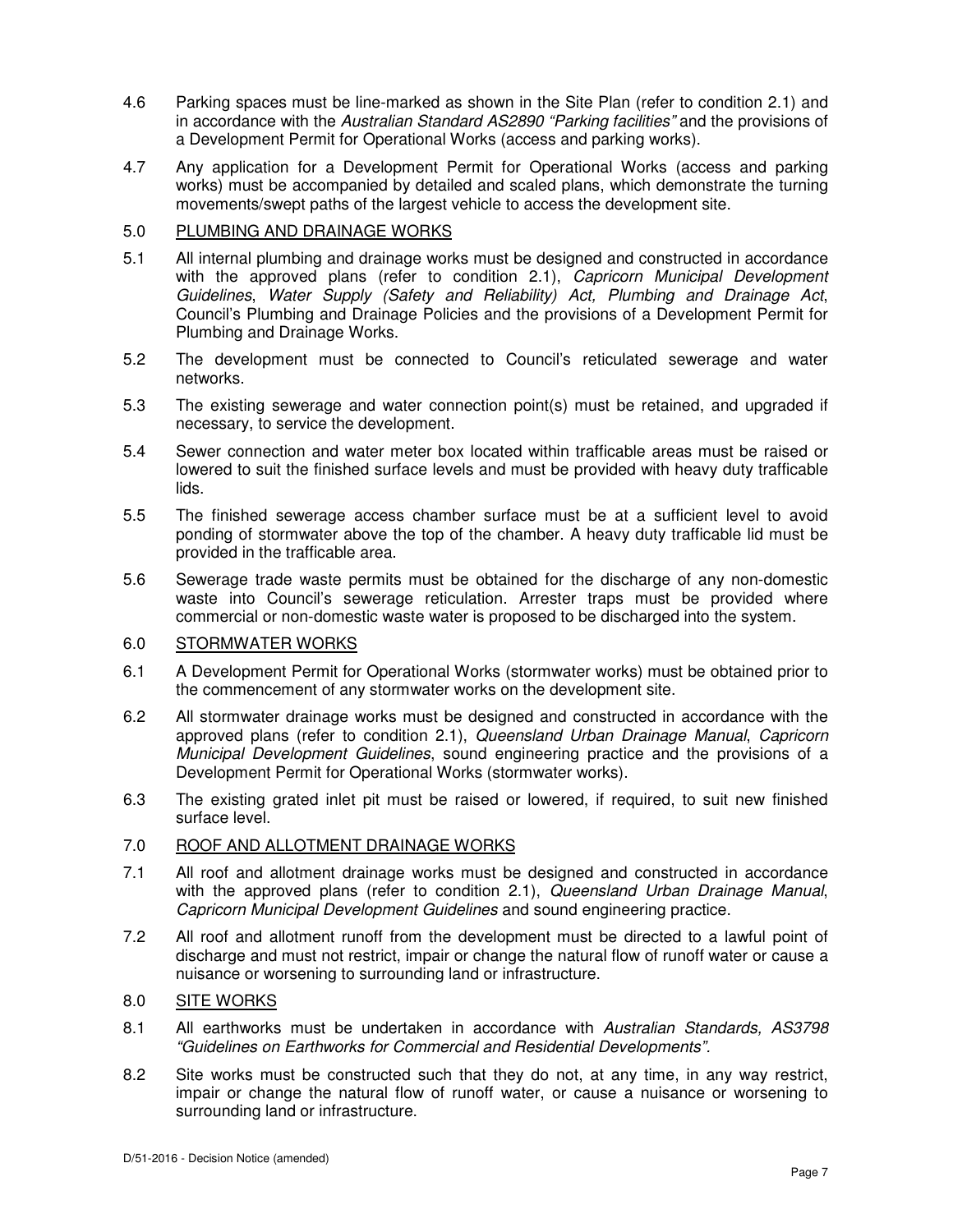## 9.0 BUILDING WORKS

- 9.1 Impervious paved waste storage area/s must be provided in accordance with the approved plans (refer to condition 2.1) and the Environmental Protection Regulation 2008 and must be:
	- 9.1.1 designed and located so as not to cause a nuisance to neighbouring properties;
	- 9.1.2 surrounded by at least a 1.8 metre high fence that obstructs from view the contents of the waste storage area by any member of the public from any public place;
	- 9.1.3 of a sufficient size to accommodate all bins (residential and/or commercial type bins) plus clearances around the bins for manoeuvring and cleaning;
	- 9.1.4 Medical, Clinical and Pharmaceutical wastes must be serviced by qualified commercial contractors;
	- 9.1.5 setback a minimum of two (2) metres from any road frontage; and
	- 9.1.6 provided with a suitable hosecock and hoses at the refuse container area, and washdown must be drained to the sewer and fitted with an approved stormwater diversion valve arrangement in accordance with the Sewerage Trade Waste provisions and the Plumbing and Drainage Act.
- 9.2 As an alternative to a washdown facility, a fully contained commercial bin cleaning service is acceptable provided no wastewater is discharged from the site to the sewer.

## 10.0 LANDSCAPING WORKS

- 10.1 Landscaping must be established in accordance with the approved plans (refer to condition  $2.1$ ).
- 10.2 All landscaping must predominantly contain plant species that are locally native to the Central Queensland region due to their low water dependency.
- 10.3 The landscaped areas must be subject to an ongoing maintenance and replanting programme (if necessary).

## 11.0 ELECTRICITY

- 11.1 Electricity services must be provided to the development in accordance with the standards and requirements of the relevant service provider.
- 11.2 Evidence that the development is provided with electricity services from the relevant service provider must be provided to Council, prior to the commencement of the use.

## 12.0 TELECOMMUNICATIONS

- 12.1 Telecommunications services must be provided to the development in accordance with the standards and requirements of the relevant service provider. Unless otherwise stipulated by telecommunications legislation at the time of installation, this includes all necessary pits and pipes, and conduits that provide a connection to the telecommunications network.
- 12.2 Evidence that the development is provided with telecommunications services from the relevant service provider must be provided to Council, prior to the commencement of the use.

Note: The Telecommunications Act 1997 (Cth) specifies where the deployment of optical fibre and the installation of fibre-ready facilities is required.

Note: For telecommunications services, written evidence must be in the form of either a "Telecommunications Infrastructure Provisioning Confirmation" where such services are provided by Telstra or a "Notice of Practical Completion" where such services are provided by the NBN.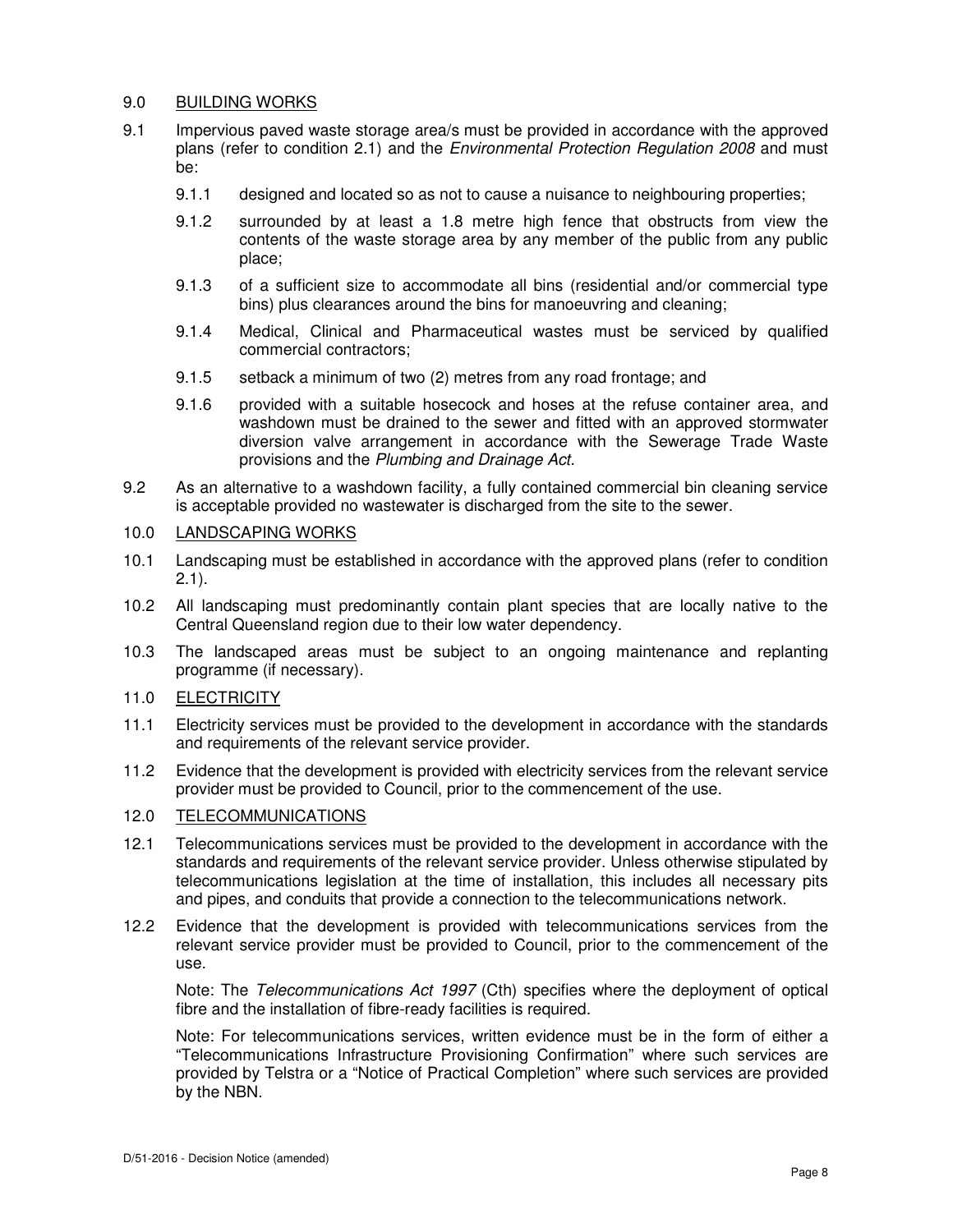## 13.0 ASSET MANAGEMENT

- 13.1 Any alteration necessary to electricity, telephone, water mains, sewerage mains, and/or public utility installations resulting from the development or in connection with the development, must be at full cost to the Developer.
- 13.2 Any damage to existing kerb and channel, water supply and sewerage infrastructure, pathway or roadway (including removal of concrete slurry from public land, pathway, roads, kerb and channel and stormwater gullies and drainage lines) which may occur during any works carried out in association with the approved development must be repaired. This must include the reinstatement of the existing traffic signs and pavement markings which may have been removed.

## 14.0 ENVIRONMENTAL

- 14.1 An Erosion Control and Stormwater Control Management Plan prepared by a Registered Professional Engineer of Queensland in accordance with the Capricorn Municipal Design Guidelines, must be:
	- 14.1.1 implemented, monitored and maintained for the duration of the works, and until all exposed soil areas are permanently stabilised (for example, turfed, hydromulched, concreted, landscaped); and
	- 14.1.2 available on-site for inspection by Council Officers whilst all works are being carried out.

## 15.0 OPERATING PROCEDURES

- 15.1 All construction materials, waste, waste skips, machinery and contractors' vehicles must be located and stored or parked within the site. No storage of materials, parking of construction machinery or contractors' vehicles will be permitted in Alexander Court or Old Capricorn Highway.
- 15.2 All waste storage areas must be:
	- 15.2.1 kept in a clean and tidy condition; and
	- 15.2.2 maintained in accordance with Environmental Protection Regulation 2008.
- 15.3 Any lighting devices associated with the development, such as sensory lighting, must be positioned on the development site and shielded so as not to cause glare or other nuisance to nearby residents and motorists. Night lighting must be designed, constructed and operated in accordance with Australian Standard AS4282 "Control of the obtrusive effects of outdoor lighting".
- 15.4 Noise emitted from the activity must not cause an environmental nuisance.
- 15.5 Operations on the site must have no significant impact on the amenity of adjoining premises or the surrounding area due to the emission of light, noise or dust.

#### ADVISORY NOTES

## NOTE 1. Aboriginal Cultural Heritage

It is advised that under section 23 of the Aboriginal Cultural Heritage Act 2003, a person who carries out an activity must take all reasonable and practicable measures to ensure the activity does not harm Aboriginal Cultural Heritage (the "cultural heritage duty of care"). Maximum penalties for breaching the duty of care are listed in the Aboriginal Cultural Heritage legislation. The information on Aboriginal Cultural Heritage is available on the Department of Aboriginal and Torres Strait Islander and Multicultural Affairs website www.datsima.qld.gov.au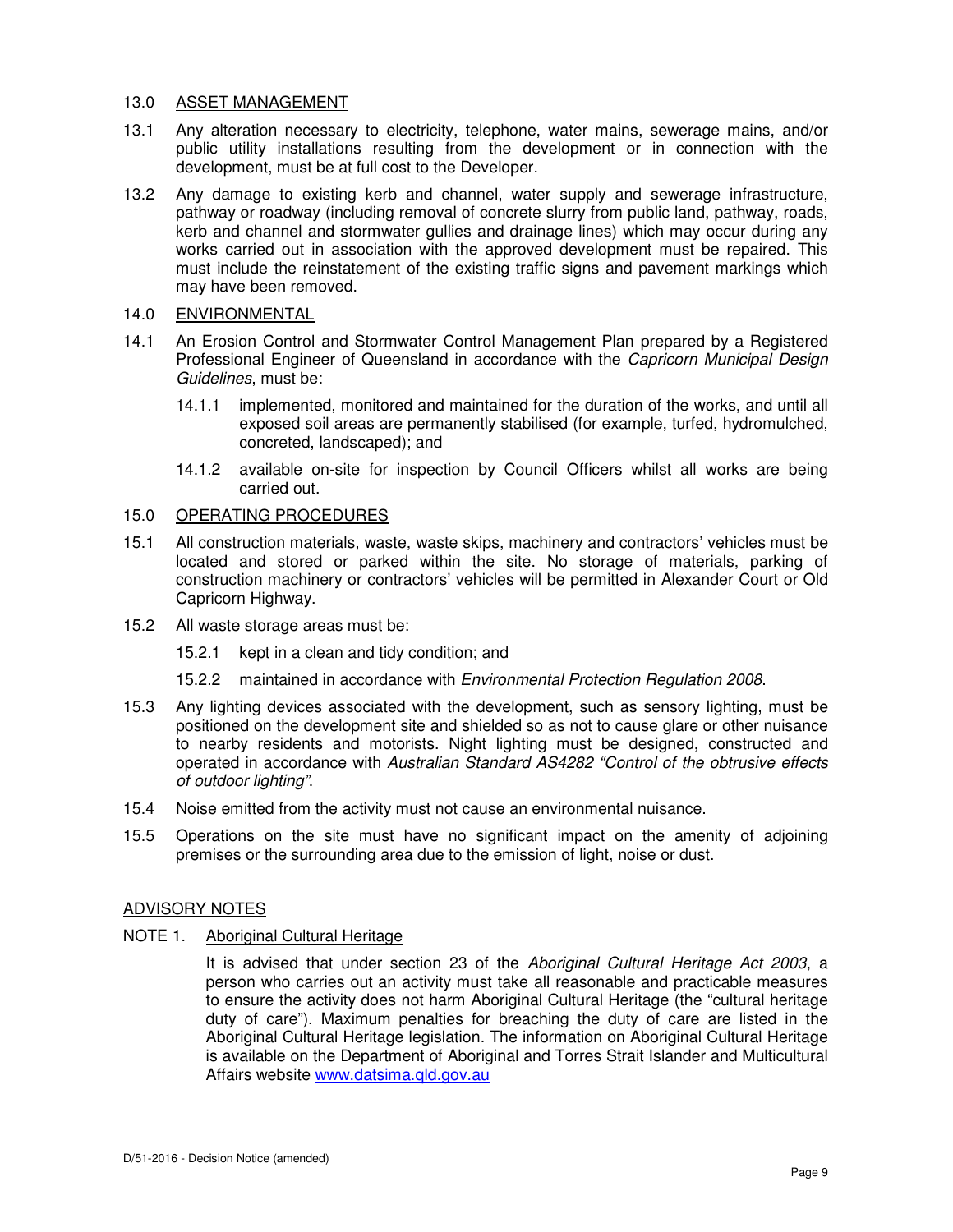## NOTE 2. General Environmental Duty

General environmental duty under the Environmental Protection Act 1994 prohibits unlawful environmental nuisance caused by noise, aerosols, particles, dust, ash, fumes, light, odour or smoke beyond the boundaries of the property during all stages of the development including earthworks, construction and operation.

#### NOTE 3. General Safety Of Public During Construction

The Work Health and Safety Act 2011 and Manual of Uniform Traffic Control Devices must be complied with in carrying out any construction works, and to ensure safe traffic control and safe public access in respect of works being constructed on a road.

## NOTE 4. Infrastructure Charges Notice

This application is subject to infrastructure contributions in accordance with Council policies. The contributions are presented on an Infrastructure Charges Notice.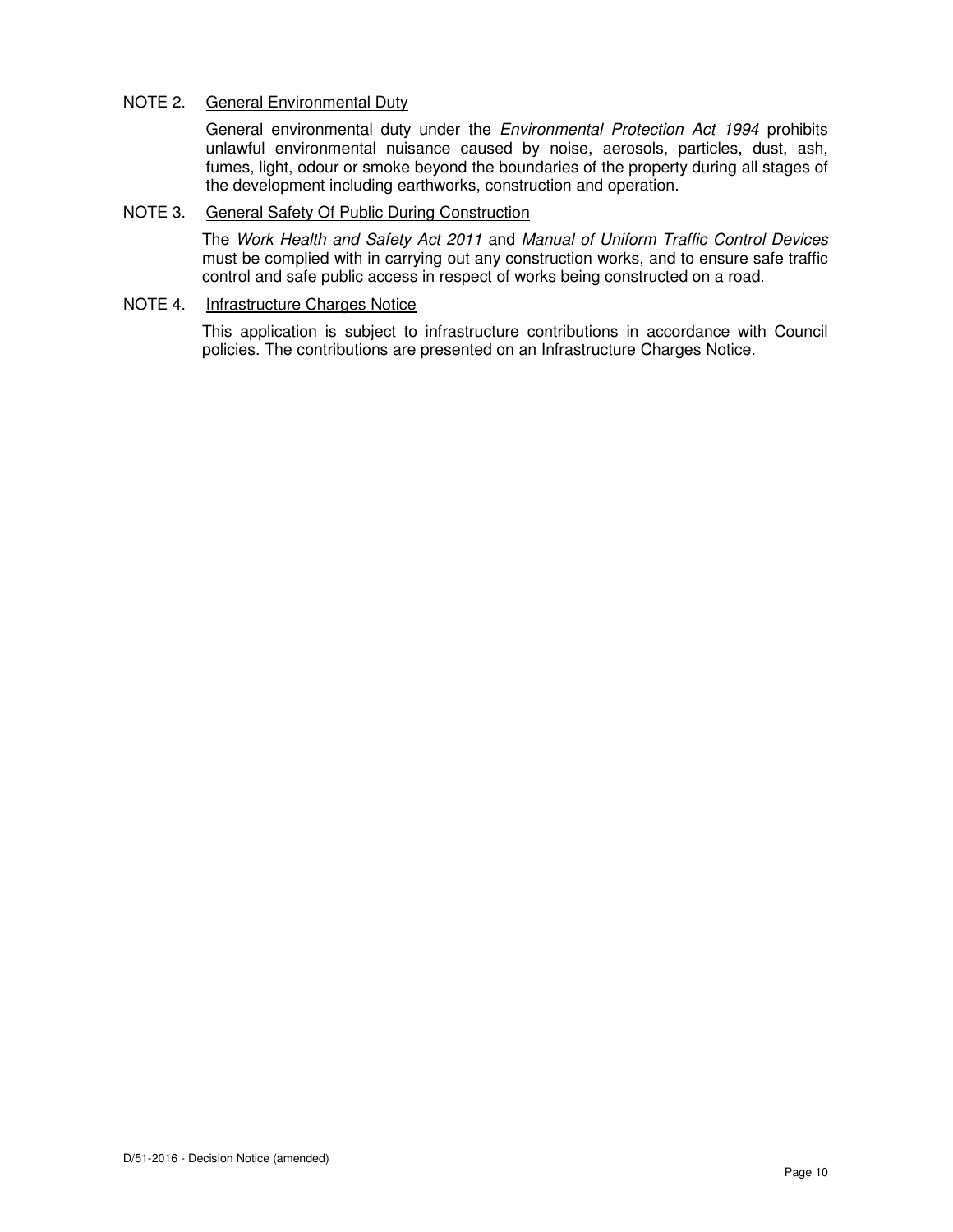

# **Attachment 2 - Appeal Rights**

PLANNING ACT 2016

The following is an extract from the Planning Act 2016 (Chapter 6)

#### **Appeal rights**

#### **229 Appeals to tribunal or P&E Court**

- (1) Schedule 1 states—
	- (a) matters that may be appealed to— (i) either a tribunal or the P&E Court; or (ii) only a tribunal; or
	- (iii) only the P&E Court; and
	- (b) the person— (i) who may appeal a matter (the **appellant**); and (ii) who is a respondent in an appeal of the matter; and
	- (iii) who is a co-respondent in an appeal of the matter; and
	- (iv) who may elect to be a co-respondent in an appeal of the matter.
- (2) An appellant may start an appeal within the appeal period.
- (3) The **appeal period** is—
	- (a) for an appeal by a building advisory agency—10 business days after a decision notice for the decision is given to the agency or
	- (b) for an appeal against a deemed refusal—at any time after the deemed refusal happens; or
	- (c) for an appeal against a decision of the Minister, under chapter 7, part 4, to register premises or to renew the registration of premises—20 business days after a notice is published under section 269(3)(a) or (4); or
	- (d) for an appeal against an infrastructure charges notice— 20 business days after the infrastructure charges notice is given to the person; or
	- (e) for an appeal about a deemed approval of a development application for which a decision notice has not been given—30 business days after the applicant gives the deemed approval notice to the assessment manager; or
	- (f) for any other appeal—20 business days after a notice of the decision for the matter, including an enforcement notice, is given to the person.
	- Note—

See the P&E Court Act for the court's power to extend the appeal period.

- (4) Each respondent and co-respondent for an appeal may be heard in the appeal.
- (5) If an appeal is only about a referral agency's response, the assessment manager may apply to the tribunal or P&E Court to withdraw from the appeal.
- (6) To remove any doubt, it is declared that an appeal against an infrastructure charges notice must not be about—
	- (a) the adopted charge itself; or
	- (b) for a decision about an offset or refund— (i) the establishment cost of trunk infrastructure identified in a LGIP; or
		- (ii) the cost of infrastructure decided using the method
	- included in the local government's charges resolution.

#### **230 Notice of appeal**

- (1) An appellant starts an appeal by lodging, with the registrar of the tribunal or P&E Court, a notice of appeal that— (a) is in the approved form; and
	- (b) succinctly states the grounds of the appeal.
- (2) The notice of appeal must be accompanied by the required fee.
- (3) The appellant or, for an appeal to a tribunal, the registrar must, within the service period, give a copy of the notice of appeal to—
	- (a) the respondent for the appeal; and
	- (b) each co-respondent for the appeal; and
	- D/51-2016 Decision Notice (amended)
- (c) for an appeal about a development application under schedule 1, table 1, item 1—each principal submitter for the development application; and
- (d) for an appeal about a change application under schedule 1, table 1, item 2—each principal submitter for the change application; and
- (e) each person who may elect to become a co-respondent for the appeal, other than an eligible submitter who is not a principal submitter in an appeal under paragraph (c) or (d); and
- (f) for an appeal to the P&E Court—the chief executive; and
- (g) for an appeal to a tribunal under another Act—any other
- person who the registrar considers appropriate. (4) The **service period** is—
	- (a) if a submitter or advice agency started the appeal in the P&E Court—2 business days after the appeal is started; or
	- (b) otherwise—10 business days after the appeal is started.
- (5) A notice of appeal given to a person who may elect to be a co-respondent must state the effect of subsection
- (6) A person elects to be a co-respondent by filing a notice of election, in the approved form, within 10 business days after the notice of appeal is given to the person*.*
- **231 Other appeals**
- (1) Subject to this chapter, schedule 1 and the P&E Court Act, unless the Supreme Court decides a decision or other matter under this Act is affected by jurisdictional error, the decision or matter is non-appealable.
- (2) The Judicial Review Act 1991, part 5 applies to the decision or matter to the extent it is affected by jurisdictional error.
- (3) A person who, but for subsection (1) could have made an application under the Judicial Review Act 1991 in relation to the decision or matter, may apply under part 4 of that Act for a statement of reasons in relation to the decision or matter.
- (4) In this section— **decision** includes—
	- (a) conduct engaged in for the purpose of making a decision; and
	- (b) other conduct that relates to the making of a decision; and
	- (c) the making of a decision or the failure to make a decision; and
	- (d) a purported decision; and
	- (e) a deemed refusal.
- **non-appealable**, for a decision or matter, means the decision or matter—
	- (a) is final and conclusive; and
	- (b) may not be challenged, appealed against, reviewed, quashed, set aside or called into question in any other way under the Judicial Review Act 1991 or otherwise, whether by the Supreme Court, another court, a tribunal or another entity; and
	- (c) is not subject to any declaratory, injunctive or other order of the Supreme Court, another court, a tribunal or another entity on any ground.

#### **232 Rules of the P&E Court**

- (1) A person who is appealing to the P&E Court must comply with the rules of the court that apply to the appeal.
- (2) However, the P&E Court may hear and decide an appeal even if the person has not complied with rules of the P&E Court.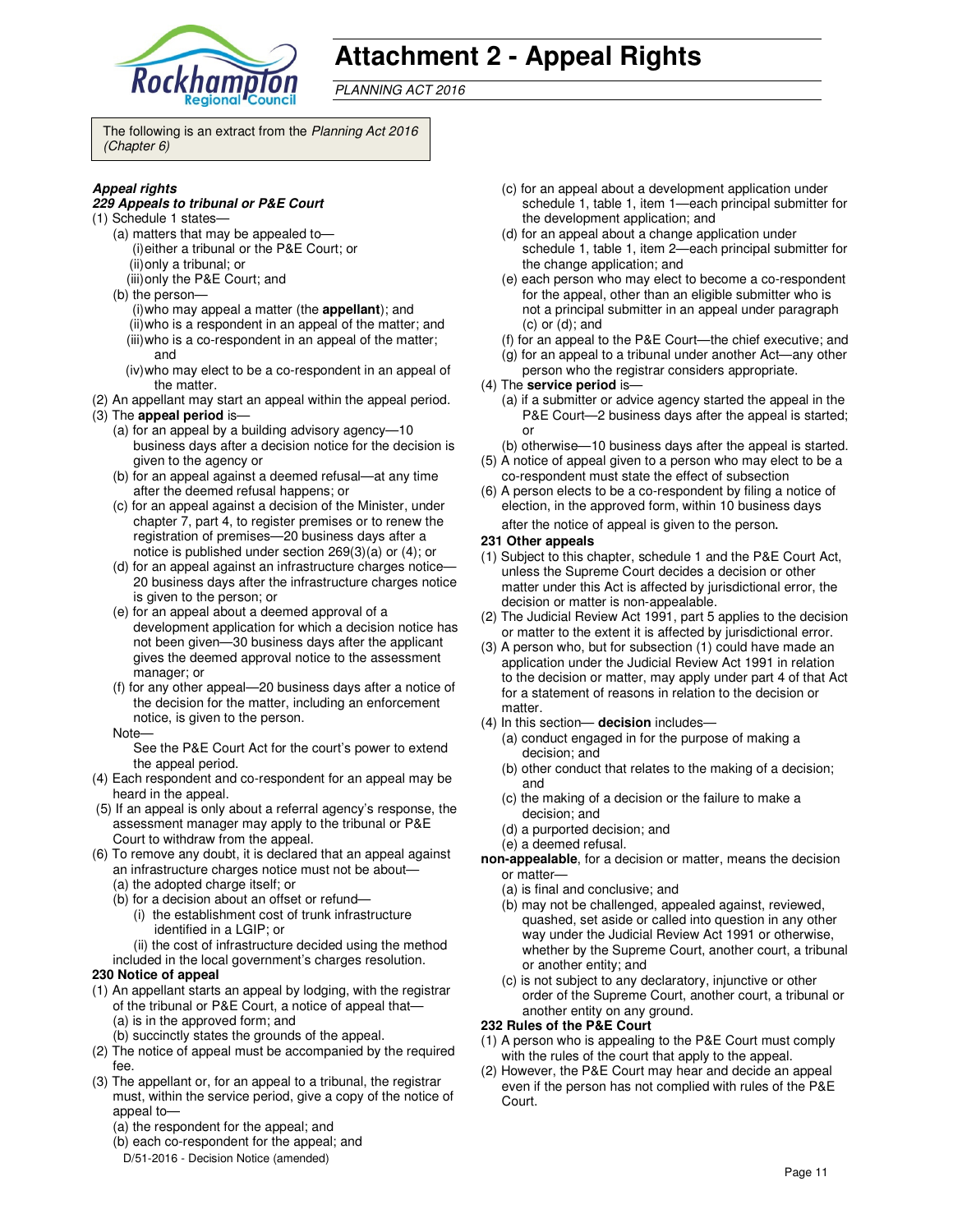

# **Appeal Rights**

PLANNING ACT 2016

## **Schedule 1**

#### **Appeals section 229 1 Appeal rights and parties to appeals**

- (1) Table 1 states the matters that may be appealed to—(a) the P&E court; or (b) a tribunal.
- (2) However, table 1 applies to a tribunal only if the matter involves—
	- (a) the refusal, or deemed refusal of a development application, for—
	- (i) a material change of use for a classified building; or
	- (ii) operational work associated with building work, a retaining wall, or a tennis court; or (b) a provision of a development approval for—
	- (i) a material change of use for a classified building; or
- (ii) operational work associated with building work, a retaining wall, or a tennis court; or
	- (c) if a development permit was applied for—the decision to give a preliminary approval for—
		- (i) a material change of use for a classified building; or
		- (ii) operational work associated with building work, a retaining wall, or a tennis court; or
	- (d) a development condition if—
		- (i) the development approval is only for a material change of use that involves the use of a building classified under the Building Code as a class 2 building; and
		- (ii) the building is, or is proposed to be, not more than 3 storeys; and
		- (iii) the proposed development is for not more than 60 sole-occupancy units; or
	- (e) a decision for, or a deemed refusal of, an extension application for a development approval that is only for a material change of use of a classified building; or
	- (f) a decision for, or a deemed refusal of, a change application for a development approval that is only for a material change of use of a classified building; or
	- (g) a matter under this Act, to the extent the matter relates to—
		- (i) the Building Act, other than a matter under that Act that may or must be decided by the Queensland Building and Construction Commission; or
		- (ii) the Plumbing and Drainage Act, part 4 or 5; or
	- (h) a decision to give an enforcement notice in relation to a matter under paragraphs (a) to (g); or
	- (i) a decision to give an infrastructure charges notice; or
	- (j) the refusal, or deemed refusal, of a conversion application; or
	- (k) a matter that, under another Act, may be appealed to the tribunal; or
	- (l) a matter prescribed by regulation.
- (3) Also, table 1 does not apply to a tribunal if the matter
- involves—
	- (a) for a matter in subsection  $(2)(a)$  to  $(d)$ 
		- (i) a development approval for which the development application required impact assessment; and
		- (ii) a development approval in relation to which the assessment manager received a properly made submission for the development application; or
	- (b) a provision of a development approval about the identification or inclusion, under a variation approval, of a matter for the development.
- (4) Table 2 states the matters that may be appealed only to the P&E Court.
- (5) Table 3 states the matters that may be appealed only to the tribunal.
- (6) In each table—
	- (a) column 1 states the appellant in the appeal; and
	- (b) column 2 states the respondent in the appeal; and
	- (c) column 3 states the co-respondent (if any) in the appeal; and
	- (d) column 4 states the co-respondents by election (if any) in the appeal.
- (7) If the chief executive receives a notice of appeal under section 230(3)(f), the chief executive may elect to be a corespondent in the appeal.

| Table 1<br>Appeals to the P&E Court and, for certain matters, to a tribunal                                                                                                                                                                                                                                                                    |                           |                                                              |                                                                                   |  |
|------------------------------------------------------------------------------------------------------------------------------------------------------------------------------------------------------------------------------------------------------------------------------------------------------------------------------------------------|---------------------------|--------------------------------------------------------------|-----------------------------------------------------------------------------------|--|
| 1. Development applications<br>An appeal may be made against-<br>(a) the refusal of all or part of the development application; or<br>(b) the deemed refusal of the development application; or<br>(c) a provision of the development approval; or<br>(d) if a development permit was applied for—the decision to give a preliminary approval. |                           |                                                              |                                                                                   |  |
| Column 1<br>Appellant                                                                                                                                                                                                                                                                                                                          | Column 2<br>Respondent    | Column 3<br>Co-respondent<br>$($ if any $)$                  | Column 4<br>Co-respondent by election<br>$($ if any $)$                           |  |
| The applicant                                                                                                                                                                                                                                                                                                                                  | The assessment<br>manager | If the appeal is about<br>a concurrence<br>agency's referral | 1 A concurrence agency that is<br>not a co-respondent<br>2 If a chosen Assessment |  |

response—the

manager is the respondent-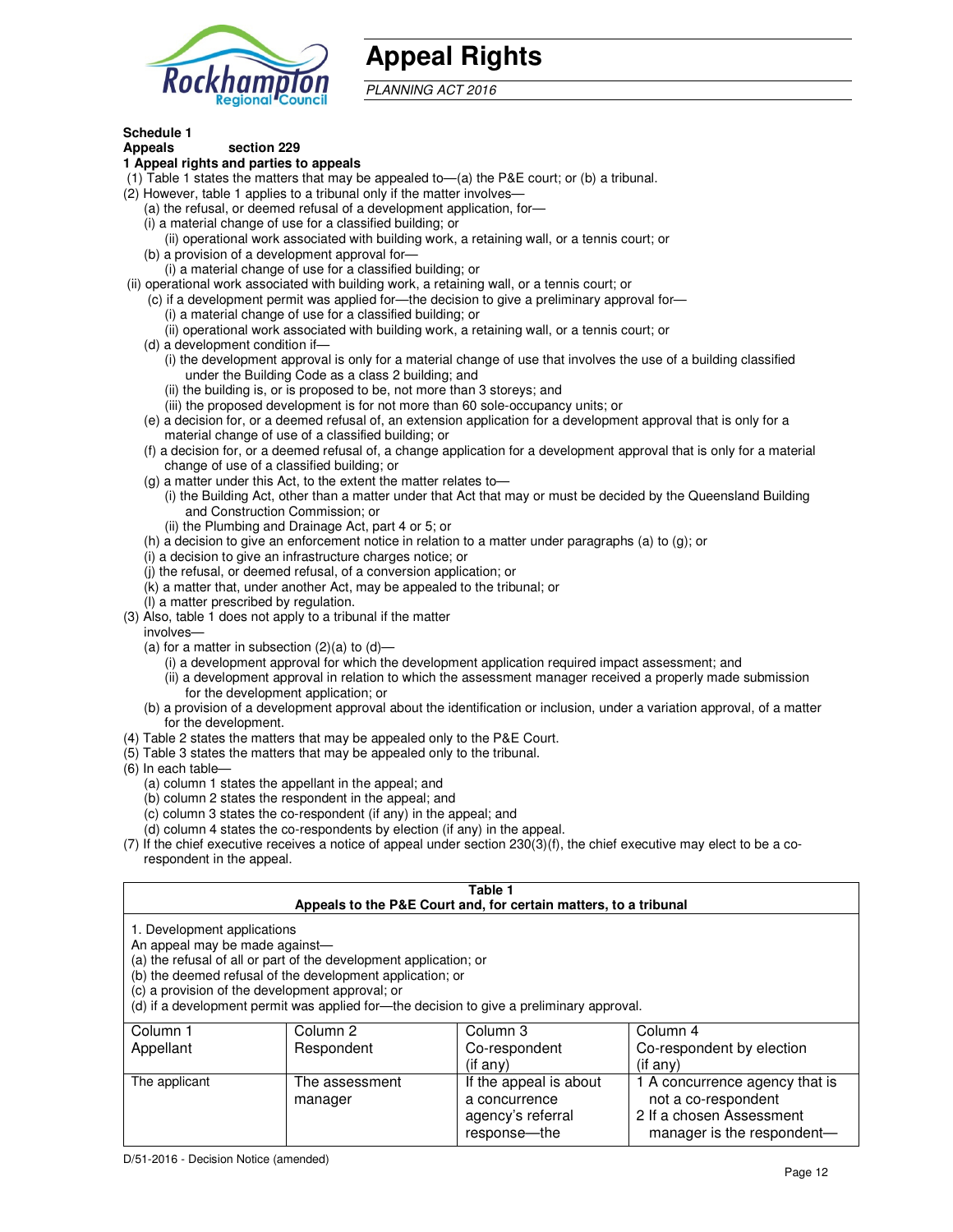| Table 1<br>Appeals to the P&E Court and, for certain matters, to a tribunal                                                                                                                                                                                                                                                                                                                                                                                                                                                                                                                                                                                                                                                                                                                                                                                                                                                                                       |                                   |                                                                 |                                                                                                                                                                                                                                                                                                                                                 |  |
|-------------------------------------------------------------------------------------------------------------------------------------------------------------------------------------------------------------------------------------------------------------------------------------------------------------------------------------------------------------------------------------------------------------------------------------------------------------------------------------------------------------------------------------------------------------------------------------------------------------------------------------------------------------------------------------------------------------------------------------------------------------------------------------------------------------------------------------------------------------------------------------------------------------------------------------------------------------------|-----------------------------------|-----------------------------------------------------------------|-------------------------------------------------------------------------------------------------------------------------------------------------------------------------------------------------------------------------------------------------------------------------------------------------------------------------------------------------|--|
|                                                                                                                                                                                                                                                                                                                                                                                                                                                                                                                                                                                                                                                                                                                                                                                                                                                                                                                                                                   |                                   | concurrence agency                                              | the prescribed assessment<br>manager<br>3 Any eligible advice agency for<br>the application<br>4 Any eligible submitter for the<br>application                                                                                                                                                                                                  |  |
| 2. Change applications<br>An appeal may be made against-<br>(b) a deemed refusal of a change application.                                                                                                                                                                                                                                                                                                                                                                                                                                                                                                                                                                                                                                                                                                                                                                                                                                                         |                                   |                                                                 | (a) a responsible entity's decision for a change application, other than a decision made by the P&E court; or                                                                                                                                                                                                                                   |  |
| Column 1<br>Appellant                                                                                                                                                                                                                                                                                                                                                                                                                                                                                                                                                                                                                                                                                                                                                                                                                                                                                                                                             | Column <sub>2</sub><br>Respondent | Column <sub>3</sub><br>Co-respondent<br>(if any)                | Column 4<br>Co-respondent by election<br>(if any)                                                                                                                                                                                                                                                                                               |  |
| 1 The applicant<br>2 If the responsible<br>entity is the<br>assessment<br>manager-an<br>affected entity that<br>gave a pre-request<br>notice or response<br>notice                                                                                                                                                                                                                                                                                                                                                                                                                                                                                                                                                                                                                                                                                                                                                                                                | The responsible<br>entity         | If an affected entity<br>starts the appeal-the<br>applicant     | 1 A concurrence agency for the<br>development application<br>2 If a chosen assessment<br>manager is the respondent-<br>the prescribed assessment<br>manager<br>3 A private certifier for the<br>development application<br>4 Any eligible advice agency for<br>the change application<br>5 Any eligible submitter for the<br>change application |  |
| 3. Extension applications<br>An appeal may be made against-<br>(a) the assessment manager's decision about an extension application; or<br>(b) a deemed refusal of an extension application.                                                                                                                                                                                                                                                                                                                                                                                                                                                                                                                                                                                                                                                                                                                                                                      |                                   |                                                                 |                                                                                                                                                                                                                                                                                                                                                 |  |
| Column 1<br>Appellant                                                                                                                                                                                                                                                                                                                                                                                                                                                                                                                                                                                                                                                                                                                                                                                                                                                                                                                                             | Column <sub>2</sub><br>Respondent | Column 3<br>Co-respondent<br>(if any)                           | Column 4<br>Co-respondent by election<br>(if any)                                                                                                                                                                                                                                                                                               |  |
| 1 The applicant<br>1.<br>For a matter other<br>2<br>than a deemed<br>refusal of an<br>extension<br>application $-$ a<br>concurrence<br>agency, other than<br>the chief executive,<br>for the application                                                                                                                                                                                                                                                                                                                                                                                                                                                                                                                                                                                                                                                                                                                                                          | The assessment<br>manager         | If a concurrence<br>agency starts the<br>appeal - the applicant | If a chosen assessment<br>manager is the respondent - the<br>prescribed assessment manager                                                                                                                                                                                                                                                      |  |
| 4. Infrastructure charges notices<br>An appeal may be made against an infrastructure charges notice on 1 or more of the following grounds<br>a) The notice involved an error relating to $-$<br>(i) The application of the relevant adopted charge; or<br>Examples of errors in applying an adopted charge -<br>The incorrect application of gross floor area for a non-residential development<br>Applying an incorrect 'use category', under a regulation, to the development<br>The working out of extra demands, for section 120; or<br>(i)<br>An offset or refund; or<br>(ii)<br>b) The was no decision about an offset or refund; or<br>c) If the infrastructure charges notice states a refund will be given - the timing for giving the refund; or<br>d) The amount of the charge is so unreasonable that no reasonable relevant local government could have<br>imposed the amount.<br>Column 1<br>Column <sub>2</sub><br>Column <sub>3</sub><br>Column 4 |                                   |                                                                 |                                                                                                                                                                                                                                                                                                                                                 |  |
| Appellant                                                                                                                                                                                                                                                                                                                                                                                                                                                                                                                                                                                                                                                                                                                                                                                                                                                                                                                                                         | Respondent                        | Co-respondent                                                   | Co-respondent by election                                                                                                                                                                                                                                                                                                                       |  |

D/51-2016 - Decision Notice (amended)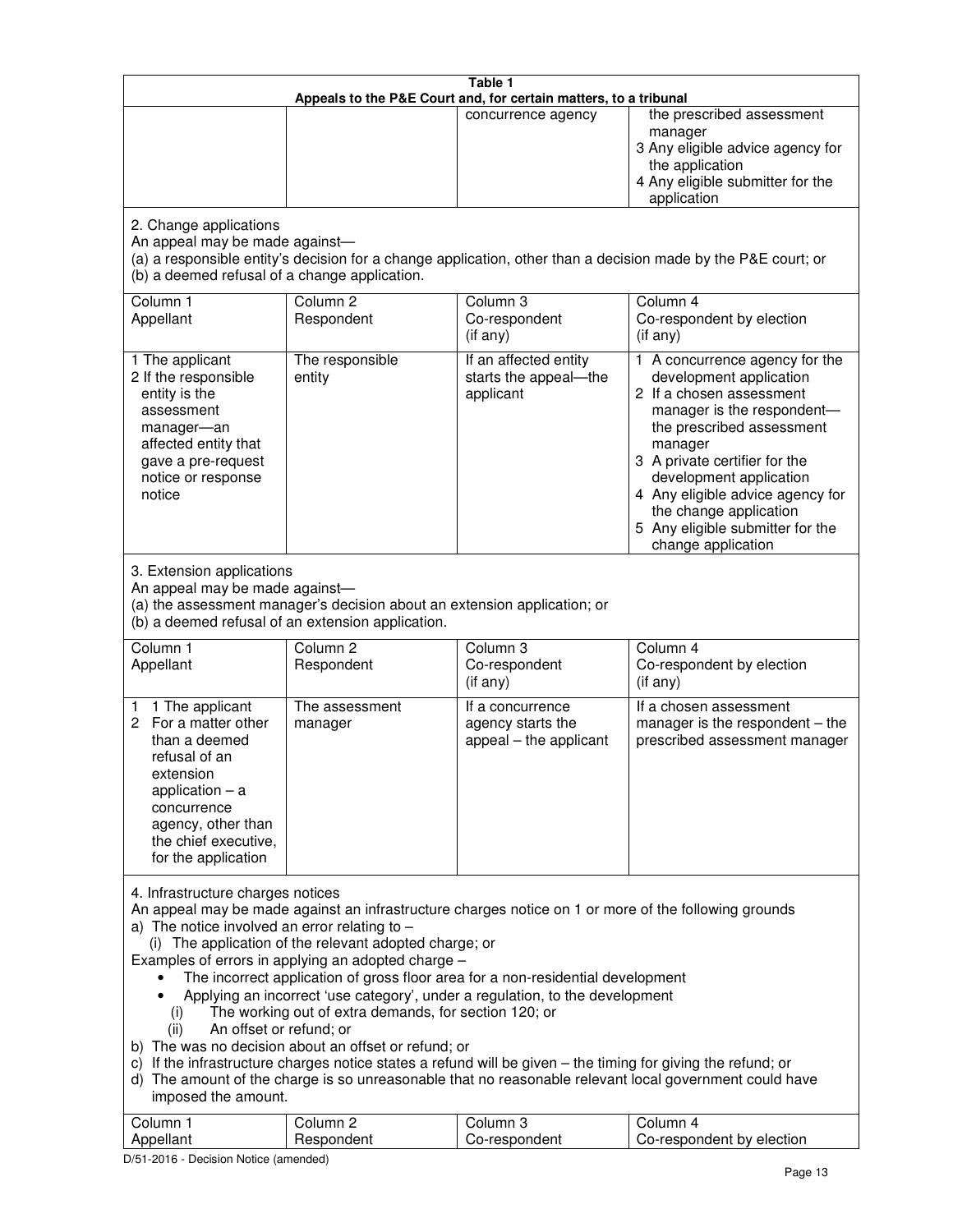| Table 1<br>Appeals to the P&E Court and, for certain matters, to a tribunal                                                                                                                                                                                                                                                                     |                                                                                                                            |                                                                                                                         |                                                                                                                                                                            |
|-------------------------------------------------------------------------------------------------------------------------------------------------------------------------------------------------------------------------------------------------------------------------------------------------------------------------------------------------|----------------------------------------------------------------------------------------------------------------------------|-------------------------------------------------------------------------------------------------------------------------|----------------------------------------------------------------------------------------------------------------------------------------------------------------------------|
|                                                                                                                                                                                                                                                                                                                                                 |                                                                                                                            | (if any)                                                                                                                | $($ if any $)$                                                                                                                                                             |
| The person given the<br>Infrastructure charges<br>notice                                                                                                                                                                                                                                                                                        | The local government<br>that gave the<br>infrastructure charges<br>notice                                                  |                                                                                                                         |                                                                                                                                                                            |
| 5. Conversion applications<br>An appeal may be made against-<br>(a) the refusal of a conversion application; or                                                                                                                                                                                                                                 | (b) a deemed refusal of a conversion application.                                                                          |                                                                                                                         |                                                                                                                                                                            |
| Column 1<br>Appellant                                                                                                                                                                                                                                                                                                                           | Column <sub>2</sub><br>Respondent                                                                                          | Column 3<br>Co-respondent<br>(if any)                                                                                   | Column 4<br>Co-respondent by election<br>(if any)                                                                                                                          |
| The applicant                                                                                                                                                                                                                                                                                                                                   | The local government<br>to which the conversion<br>application was made                                                    |                                                                                                                         | $\blacksquare$                                                                                                                                                             |
| 6. Enforcement notices                                                                                                                                                                                                                                                                                                                          | An appeal may be made against the decision to give an enforcement notice.                                                  |                                                                                                                         |                                                                                                                                                                            |
| Column 1<br>Appellant                                                                                                                                                                                                                                                                                                                           | Column <sub>2</sub><br>Respondent                                                                                          | Column 3<br>Co-respondent<br>(if any)                                                                                   | Column 4<br>Co-respondent by election<br>(if any)                                                                                                                          |
| The person given the<br>enforcement notice                                                                                                                                                                                                                                                                                                      | The enforcement<br>authority                                                                                               |                                                                                                                         | If the enforcement authority is<br>not the local government for<br>the premises in relation to which<br>the offence is alleged to have<br>happened-the local<br>government |
|                                                                                                                                                                                                                                                                                                                                                 |                                                                                                                            | Table 2<br>Appeals to the P&E Court only                                                                                |                                                                                                                                                                            |
| 1. Appeals from tribunal<br>An appeal may be made against a decision of a tribunal, other than a decision under<br>section 252, on the ground of-<br>(a) an error or mistake in law on the part of the tribunal; or<br>(b) jurisdictional error.                                                                                                |                                                                                                                            |                                                                                                                         |                                                                                                                                                                            |
| Column 1<br>Appellant                                                                                                                                                                                                                                                                                                                           | Column 2<br>Respondent                                                                                                     | Column 3<br>Co-respondent<br>(if any)                                                                                   | Column 4<br>Co-respondent by election<br>$($ if any $)$                                                                                                                    |
| A party to the<br>proceedings for the<br>decision                                                                                                                                                                                                                                                                                               | The other party to the<br>proceedings for the<br>decision                                                                  |                                                                                                                         |                                                                                                                                                                            |
| 2. Eligible submitter appeals<br>An appeal may be made against the decision to give a development approval, or an approval for a change<br>application, to the extent that the decision relates to-<br>(a) any part of the development application for the development approval that required impact assessment; or<br>(b) a variation request. |                                                                                                                            |                                                                                                                         |                                                                                                                                                                            |
| Column <sub>1</sub><br>Appellant                                                                                                                                                                                                                                                                                                                | Column <sub>2</sub><br>Respondent                                                                                          | Column 3<br>Co-respondent<br>(if any)                                                                                   | Column 4<br>Co-respondent by election<br>(if any)                                                                                                                          |
| 1 For a development<br>application-an<br>eligible submitter for<br>the development<br>application<br>2 For a change<br>application-an                                                                                                                                                                                                           | 1 For a development<br>application-the<br>assessment<br>manager<br>2 For a change<br>application-the<br>responsible entity | 1 The applicant<br>2 If the appeal is about<br>a concurrence<br>agency's referral<br>response-the<br>concurrence agency | Another eligible<br>submitter for the<br>application                                                                                                                       |

D/51-2016 - Decision Notice (amended)

eligible submitter for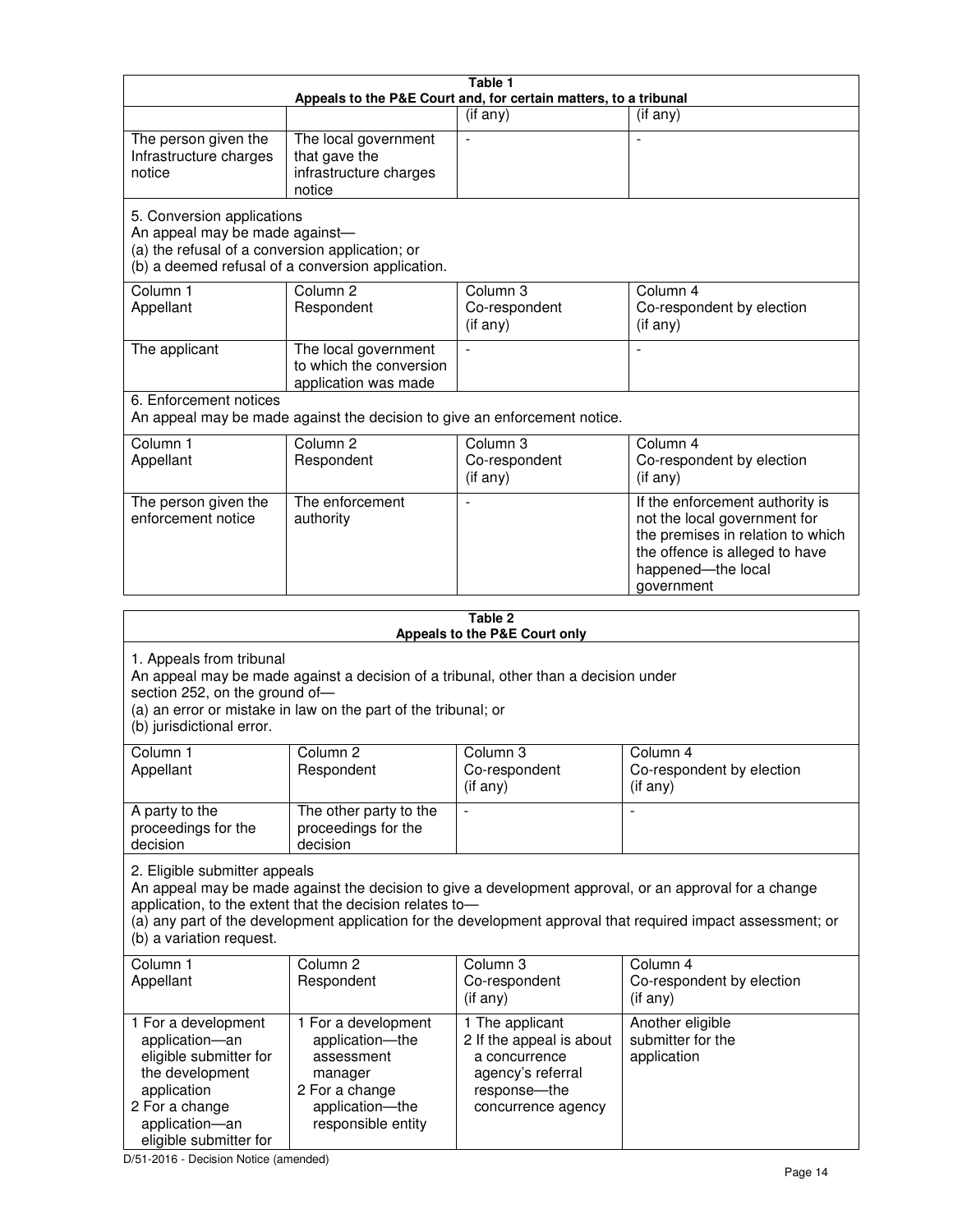| Table 2<br>Appeals to the P&E Court only                                                                                                                                                                                                                                                                                                                                                                           |                                                                                                                            |                                                                                                                         |                                                                                        |
|--------------------------------------------------------------------------------------------------------------------------------------------------------------------------------------------------------------------------------------------------------------------------------------------------------------------------------------------------------------------------------------------------------------------|----------------------------------------------------------------------------------------------------------------------------|-------------------------------------------------------------------------------------------------------------------------|----------------------------------------------------------------------------------------|
| the change<br>application                                                                                                                                                                                                                                                                                                                                                                                          |                                                                                                                            |                                                                                                                         |                                                                                        |
| 3. Eligible submitter and eligible advice agency appeals<br>An appeal may be made against a provision of a development approval, or failure to<br>include a provision in the development approval, to the extent the matter relates to-<br>(a) any part of the development application or the change application, for the development approval, that<br>required impact assessment; or<br>(b) a variation request. |                                                                                                                            |                                                                                                                         |                                                                                        |
| Column 1<br>Appellant                                                                                                                                                                                                                                                                                                                                                                                              | Column <sub>2</sub><br>Respondent                                                                                          | Column 3<br>Co-respondent<br>(if any)                                                                                   | Column 4<br>Co-respondent by election<br>(if any)                                      |
| 1 For a development<br>application-an<br>eligible submitter for<br>the development<br>application<br>2 For a change<br>application-an<br>eligible submitter for<br>the change<br>application<br>3 An eligible advice<br>agency for the<br>development<br>application or change<br>application                                                                                                                      | 1 For a development<br>application-the<br>assessment<br>manager<br>2 For a change<br>application-the<br>responsible entity | 1 The applicant<br>2 If the appeal is about<br>a concurrence<br>agency's referral<br>response-the<br>concurrence agency | Another eligible submitter for the<br>application                                      |
| 4. Compensation claims<br>An appeal may be made against-<br>(a) a decision under section 32 about a compensation claim; or<br>(b) a decision under section 265 about a claim for compensation; or<br>(c) a deemed refusal of a claim under paragraph (a) or (b).                                                                                                                                                   |                                                                                                                            |                                                                                                                         |                                                                                        |
| Column <sub>1</sub><br>Appellant                                                                                                                                                                                                                                                                                                                                                                                   | Column <sub>2</sub><br>Respondent                                                                                          | Column 3<br>Co-respondent<br>(if any)                                                                                   | Column 4<br>Co-respondent by election<br>(if any)                                      |
| A person dissatisfied<br>with the decision                                                                                                                                                                                                                                                                                                                                                                         | The local<br>government to which<br>the claim was made                                                                     | ÷,                                                                                                                      | $\overline{a}$                                                                         |
| 5. Registered premises<br>An appeal may be made against a decision of the Minister under chapter 7, part 4.                                                                                                                                                                                                                                                                                                        |                                                                                                                            |                                                                                                                         |                                                                                        |
| Column <sub>1</sub><br>Appellant                                                                                                                                                                                                                                                                                                                                                                                   | Column <sub>2</sub><br>Respondent                                                                                          | Column <sub>3</sub><br>Co-respondent<br>(if any)                                                                        | Column 4<br>Co-respondent by election<br>(if any)                                      |
| 1 A person given a<br>decision notice about<br>the decision<br>2 If the decision is to<br>register premises or<br>renew the<br>registration of<br>premises-an owner<br>or occupier of<br>premises in the<br>affected area for the<br>registered premises<br>who is dissatisfied<br>with the decision                                                                                                               | <b>The Minister</b>                                                                                                        |                                                                                                                         | If an owner or occupier starts the<br>appeal - the owner of the<br>registered premises |